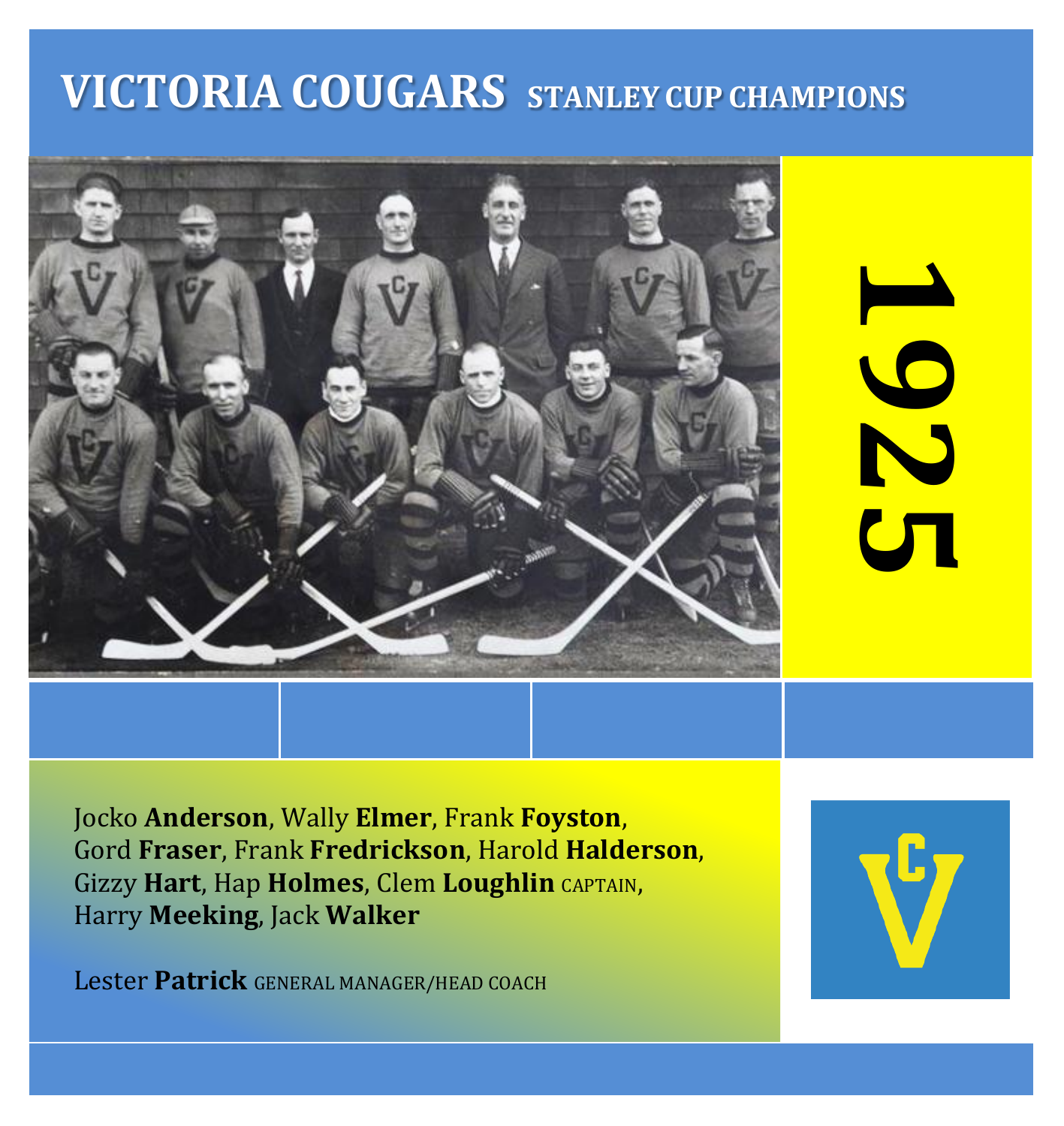# **1925 NATIONAL HOCKEY LEAGUE SEMI—FINAL**

## **2 TORONTO ST. PATRICKS 38 v. MONTRÉAL CANADIENS 36**



**GM CHARLES QUERRIE, HC EDDIE POWERS v. GM LEO DANDURAND, HC LEO DANDURAND** *CANADIENS WIN SERIES 5 GOALS TO 2*



| Friday, March 13                                                              |  |
|-------------------------------------------------------------------------------|--|
| <b>MONTREAL 2 @ TORONTO 0</b>                                                 |  |
| <b>FIRST PERIOD</b>                                                           |  |
| 1. MONTREAL, Sprague Cleghorn 1 9:15 GWG                                      |  |
| Penalties - Adams T Joliat M (majors), S. Cleghorn M, Corbeau T               |  |
| <b>SECOND PERIOD</b><br>NO SCORING                                            |  |
| Penalties - Morenz M, Corbeau T, McCaffrey T Boucher M,                       |  |
| <b>THIRD PERIOD</b>                                                           |  |
| 2. MONTREAL, Howie Morenz 3 19:35                                             |  |
| Penalties - McCafrrey T                                                       |  |
| <b>GOALTENDERS</b> - CANADIENS, Georges Vézina: ST, PATRICKS, John Ross Roach |  |
| Officials: Lou Marsh, Cooper Smeaton<br>10 500 at Arena Gardens               |  |



#### **© Steve Lansky 2014 [bigmouthsports.com](http://bigmouthsports.com/stanley-cup-playoff-summaries/)**

NHL and the word mark and image of the Stanley Cup are registered trademarks and the NHL Shield and NHL Conference logos are trademarks of the National Hockey League. All NHL logos and marks<br>and NHL team logos and marks as consent of NHL Enterprises, L.P. Copyright © 2014 National Hockey League. All Rights Reserved.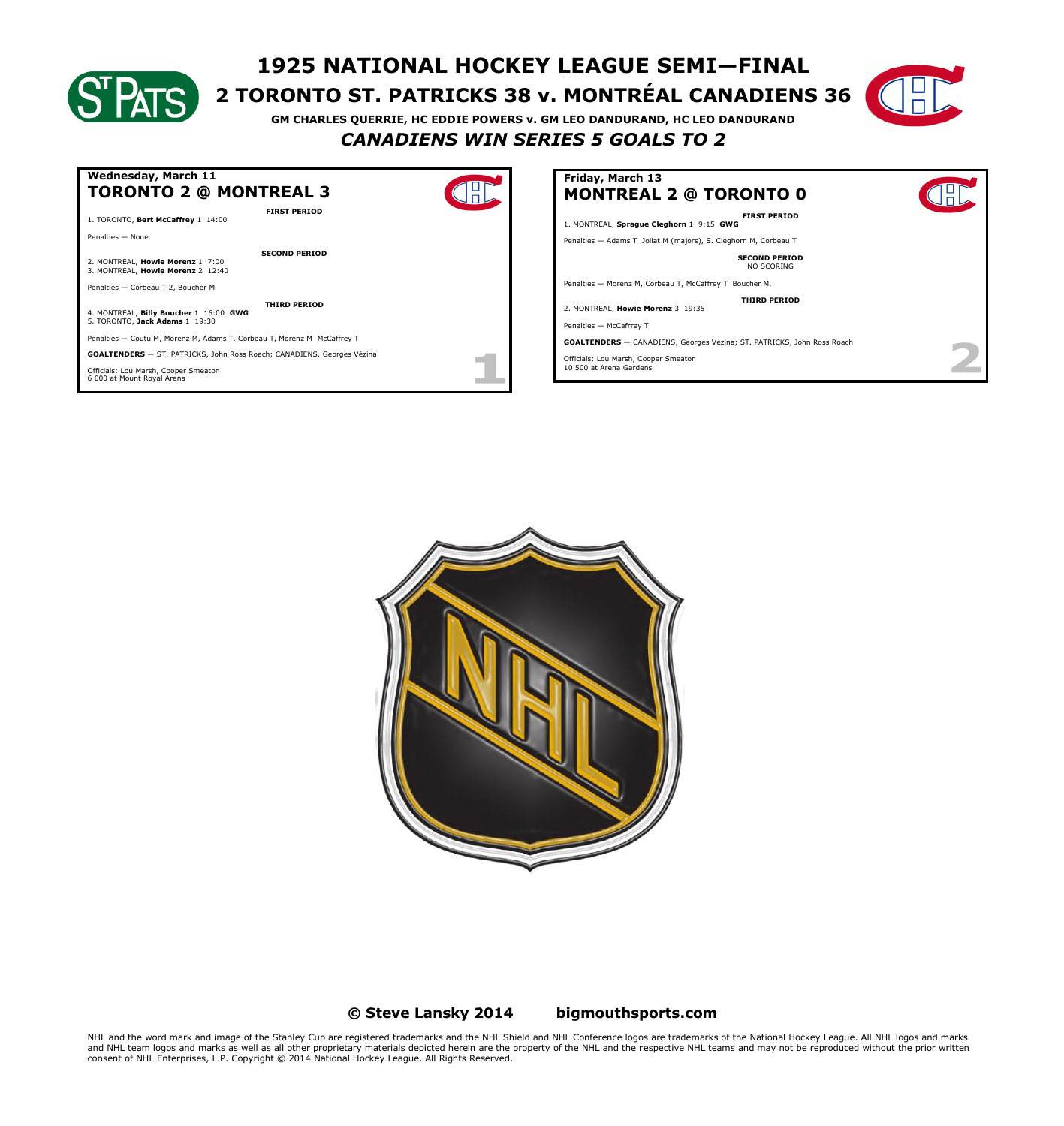

**1925 NATIONAL HOCKEY LEAGUE FINAL**

### **1 HAMILTON TIGERS 39 v. 2 MONTRÉAL CANADIENS 36**

**GM PERCY THOMPSON, HC JIMMY GARDNER v. GM LEO DANDURAND, HC LEO DANDURAND**

### *TIGERS' PLAYERS REFUSE TO PLAY SERIES AWARDED TO CANADIENS*

**From The Montreal Gazette Monday, March 16, 1925**

#### **HAMILTON PLAYERS FINED \$200 EACH**

― **Tiger Stars Ready to Retire From Sport Rather Than Play Under Difficulties** ―

(Special to The Gazette) **Toronto, March 15** – President Calder, of the National Hockey League, has fined the Hamilton players \$200 each, the price they demanded to take part in the final series. Thus ends in a most unsatisfactory manner one of the best<br>seasons the professionals ever enjoyed. Crowds flocked to the arenas throughout the race only to have the finished third declared champions, while Hamilton, the pace-setters, retire from the scene.

The Hamilton players claim that they had to pay their own expenses previous to the opening of the race and that the<br>same condition existed after the reqular schedule was completed. The contracts, however, calls for service near the end of March, and it will thus be seen that the pay your own expenses claim is out of order.

suspension and fining of the Hamilton players presents an interesting problem for the league owners to solve. If the Hamilton players, ten of them, stick closely together and are banished from hockey, the sport will lose much.

The Hamilton players are bitter against the Hamilton management because the latter refused their demands and then called on President Calder of the N.H.L. to settle the matter. The players claim they have grievances that should<br>have been adjusted but they are not going to show their hand until the proper time arrives.

er is representing the players and he is not likely to make any false moves

Players like the Green brothers, Burch, Langlois and other Hamilton stars are not easy to replace and the Hamilton club will lose much more than the two thousand dollars demanded if they try to rebuild.

The Montreal club owners are ready to offer a thousand dollars to good amateur players and the Hamilton officials will discover that competition is very keen and that the players have become convinced that they are worth much more than clubs are willing to offer.

Legal action is expected to be taken by the league as all the clubs suffered when the Hamilton team refused to play off. The players, however, are apparently not worrying about suspensions or law suit. They are ready to retire from<br>the sport rather than labor under the impression that they are being unjustly dealt with. As a matter of f Sudbury players, Langlois, McKinnon and the Green Brothers, were prepared to retire two years ago before they thought of deserting amateur hockey. **From The Montreal Gazette Tuesday, March 17, 1925**

**HAMILTON TO SELL ALL STRIKERS AND GATHER NEW TEAM**

― **Tiger Director States That One N.H.L. Club Has Bid For Players En Bloc**

#### ― **BACK SALARIES PAID** ―

#### **No Bonuses for Players – Montreal President Left For Western Points, But Has Not Made Offer** ―

(Special to The Gazette) **Hamilton, Ont., March 16** – Every member of the Hamilton N.H.L. club is to be sold to another team in the league and next season Hamilton will start out with an entirely new team, and in a new arena, according to information<br>given out by Andrew Ross. Mr. Ross, one of the four local owners, denied the sale of the franchise, but stated in the same breath that the players would be sold. "As a matter of fact," stated Mr. Ross, "we have had an offer<br>already from a club in the leaque for the players and it is our intention to sell them."

But despite this report, there is a feeling in local hockey circles that the franchise has also been sold and a report<br>from club headquarters to this effect within the next few days will be anything but surprising. Every d to have had his fill of pro hockey and it is almost safe to say that at the present time they are considering an offer received a few days ac<br>received a few days ac

Back salaries and other expenses incurred by members of the Hamilton Hockey Club were paid today by Manager Thompson but, of course, no bonuses were handed out by the club management.

As far as can be learned, neither the players or the club have heard anything from the National Hockey League with regard to the fine or suspension supposed to have been placed on the players for not fulfilling their dates in the playoff against Canadiens.

It is understood that the players will release a statement with regard to their side of the trouble tomorrow.

― James Strachan, president of the Montreal pro hockey club in the National Hockey League, left this city suddenly on Saturday night for Western Ontario points. Those in close touch with hockey developments in the pro tangle immediately jumped to the conclusion that the Montreal head was possibly out after some of the Hamilton players or at least looking over the ground. D.C. Cushing, vice-president of the Montreal Club, however, stated last night that<br>no offer had been made by the local management for the Hamilton players either en bloc or separately and

― Rumors are to the effect here that Tex Rickard's New York Club would like to secure the services of the Hamilton players. This report, however, cannot be confirmed.



**© Steve Lansky 2014 [bigmouthsports.com](http://bigmouthsports.com/stanley-cup-playoff-summaries/)**

NHL and the word mark and image of the Stanley Cup are registered trademarks and the NHL Shield and NHL Conference logos are trademarks of the National Hockey League. All NHL logos and marks and NHL team logos and marks as well as all other proprietary materials depicted herein are the property of the NHL and the respective NHL teams and may not be reproduced without the prior written consent of NHL Enterprises, L.P. Copyright © 2014 National Hockey League. All Rights Reserved.